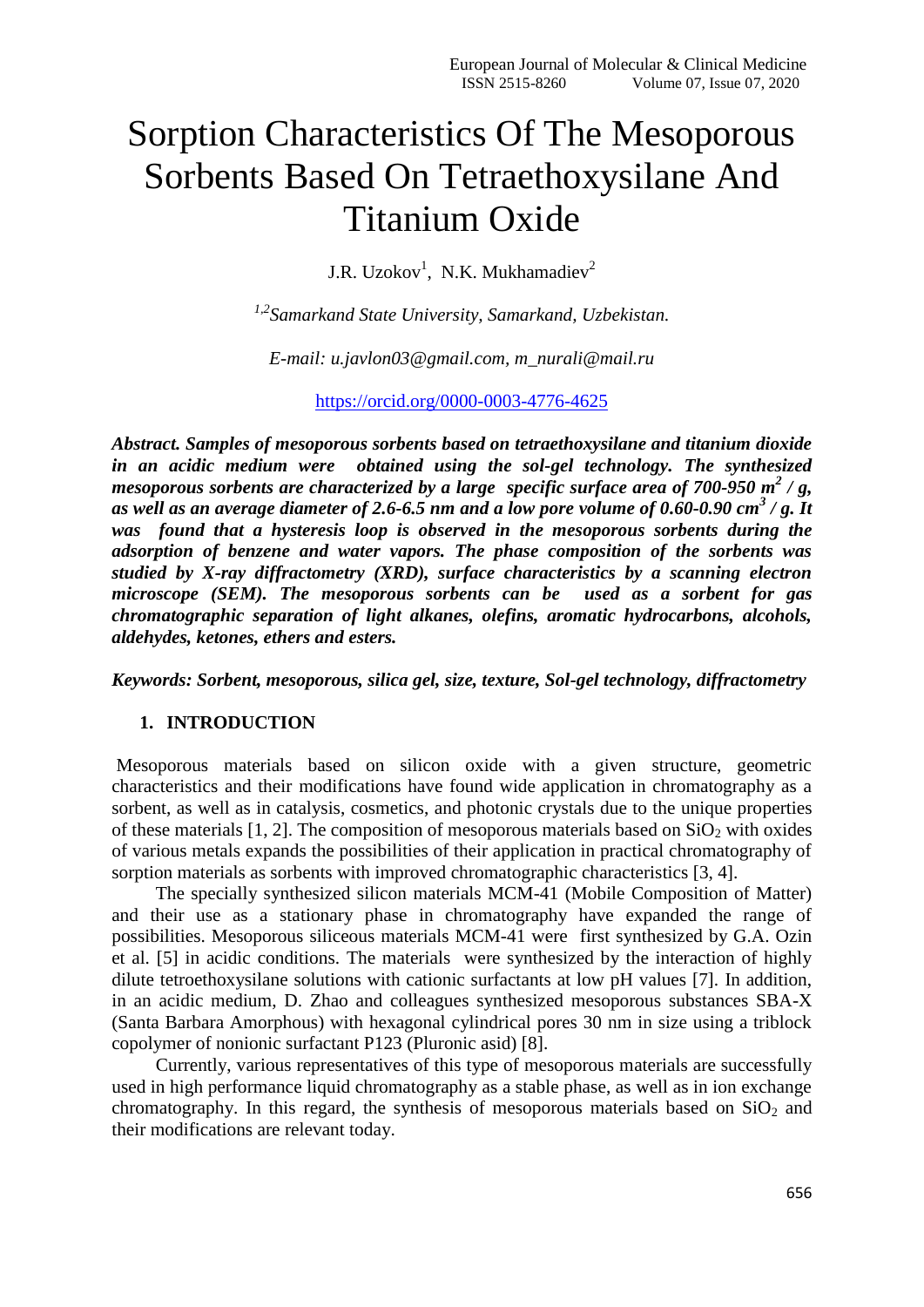The aim of this work is to synthesize and study the sorption characteristics of a mesoporous sorbent based on tetraethoxysilane and TiCl4.

## **2. MATERIAL AND METHODS**

In the process of synthesis, the silicon precursor tetraethoxysilane (98%, Jiangxi, China), ethanol (96.4%), the surfactant polyethylene glycol-6000 (Jiangxi, China) and TiCl<sub>4</sub>,  $Al_2O_3$ of the chemically pure qualification were used as templates.

Sol-gel technology was used to synthesize sorbent samples from tetraethoxysilane. Solgel processes are the most effective methods for producing porous nanomaterials, which have a number of advantages, such as simplicity of the device, efficiency, environmental safety, and low cost. This is also of practical importance due to the possibility of introducing functional monomers, polymers, and metal oxides with variable valence into the reaction system [9, 10].

The preparation of mesoporous sorbent samples is based on the formation of a sol as a result of hydrolysis of tetraethoxysilane in an aqueous solution under acidic conditions and the reaction of its polycondensation with the formation of a polymer with siloxane groups.

The synthesis of a mesoporous material based on  $SiO<sub>2</sub>$  was carried out according to the following scheme:



During the synthesis, various reagent samples were obtained at the TEOS:  $C_2H_5OH$ : H<sub>2</sub>O: HCl = 1: 4: 4: 0.01 mol ratio at temperatures of 35 °C and 50 °C. 5 ml of an alcoholic solution of PEG-6000 was added to distilled water and stirred for 30 minutes until a homogeneous solution was formed. Then, the HCl solution was added to the mixture with stirring until  $pH = 2$ . TEOS in ethanol solution was added dropwise to the resulting solution over 10 minutes. 0.75 mol of TiCl<sub>4</sub> and  $Al_2O_3$  were added to the solution to ensure thermal stability of the obtained sorbents and increase their surface. The solution was placed in a thermostat and kept until a white suspension was formed. The resulting gel was washed several times with distilled water, dried at 120 °C for 2 h. The dried white powder was calcined in an oven at  $600\text{ °C}$  for 8 h. The physicochemical properties of the obtained samples were studied.

#### **3. RESULTS AND DISCUSSION**

The phase composition and structure of mesoporous sorbents were studied on a Pananalytical Empyran X-ray diffractometer (XRD). To obtain diffraction patterns of XRD, CuKα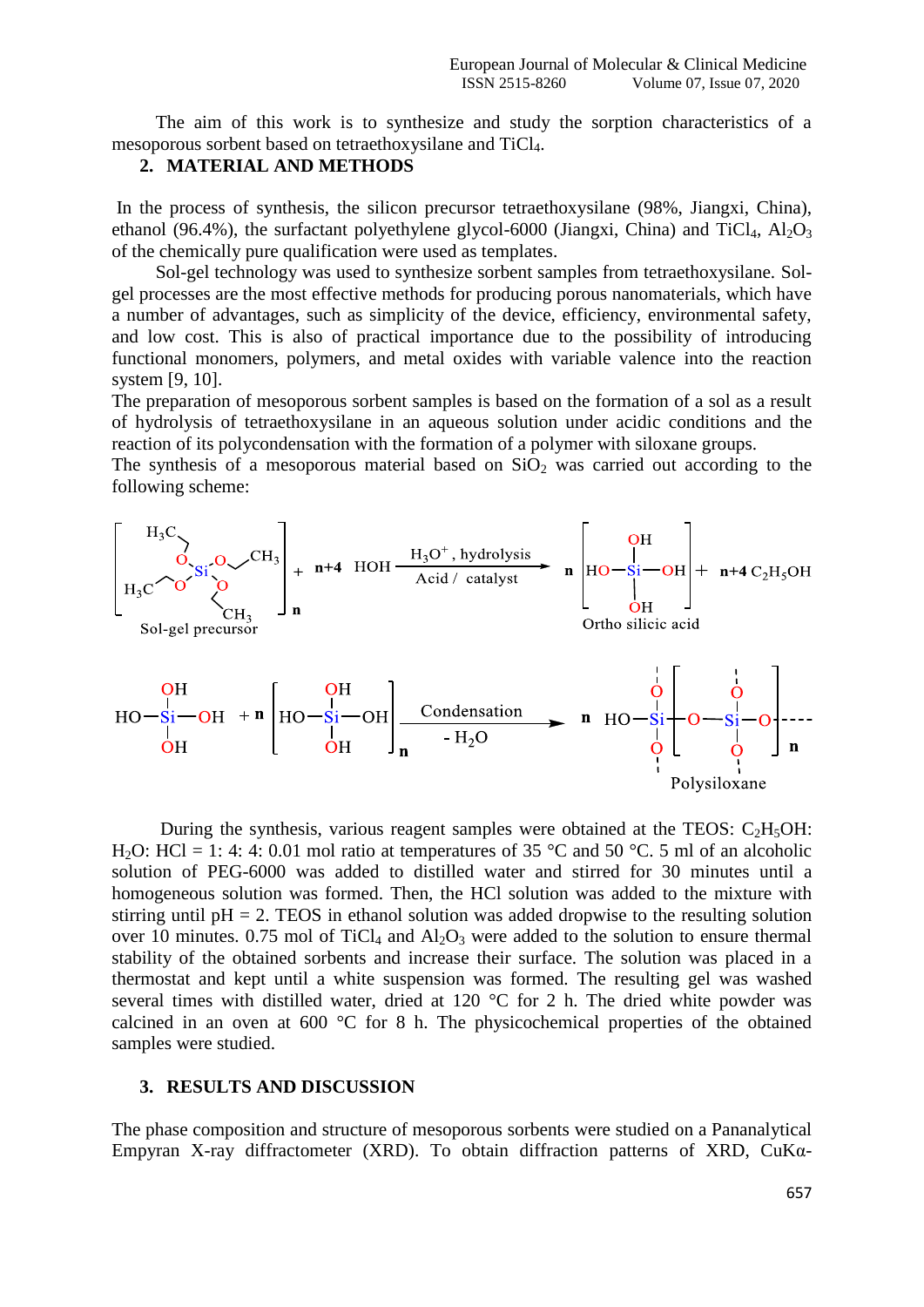radiation (β-filter, Cu, current mode 1.5406 A° and voltage applied to the tube 30 mA and 30 kV, respectively) and a detector was used at a constant rotation speed of 4 deg / min with a step of 0.02° ( compatibility  $\omega / 2 \theta$ ), and the scanning angle was changed from 0° to 90° (Figure 1).





The phase composition of the samples was analyzed by a semi-quantitative method based on calibration standards [11, 12] (Figure 2).

As it can be seen from the data presented, the phase composition of the sample consists of  $SiO<sub>2</sub>$ ,  $TiO<sub>2</sub>$ ,  $Al<sub>2</sub>O<sub>3</sub>$ .

The geometric characteristics of the samples, established by the SEM method, show that, in terms of pore size, they belong to mesoporous materials ( $D = 2.6 \pm 6.5$  nm) (Fig. 3, 4). Based on the analysis of the figures, it was found that the mesoporosity of the samples is 85-90%.



Figure 3. Surface of mesoporous sorbent obtained at 35 °C

Figure 4. Surface of the mesoporous sorbent obtained at 50 °C

On the basis of the data obtained, the optimal conditions for the synthesis of a mesoporous material were found: the ratio TEOS:  $C_2H_5OH$ :  $H_2O$ : HCl = 1: 4: 4: 0.01, the temperature 35 °C, the gelation time - 4 hours. In this case, the average pore size of  $SiO<sub>2</sub>$  is  $2.6 \pm 0.8$  nm.

Sorption isotherms of benzene and water vapors at a temperature of 473 K and a residual pressure of  $1.33 \cdot 10^{-3}$  Pa are shown in figure 5.

Based on the data obtained, it can be stated that the synthesized materials and composites, according to the sorption isotherm of IUPAC, belong to the IV class [13, 14].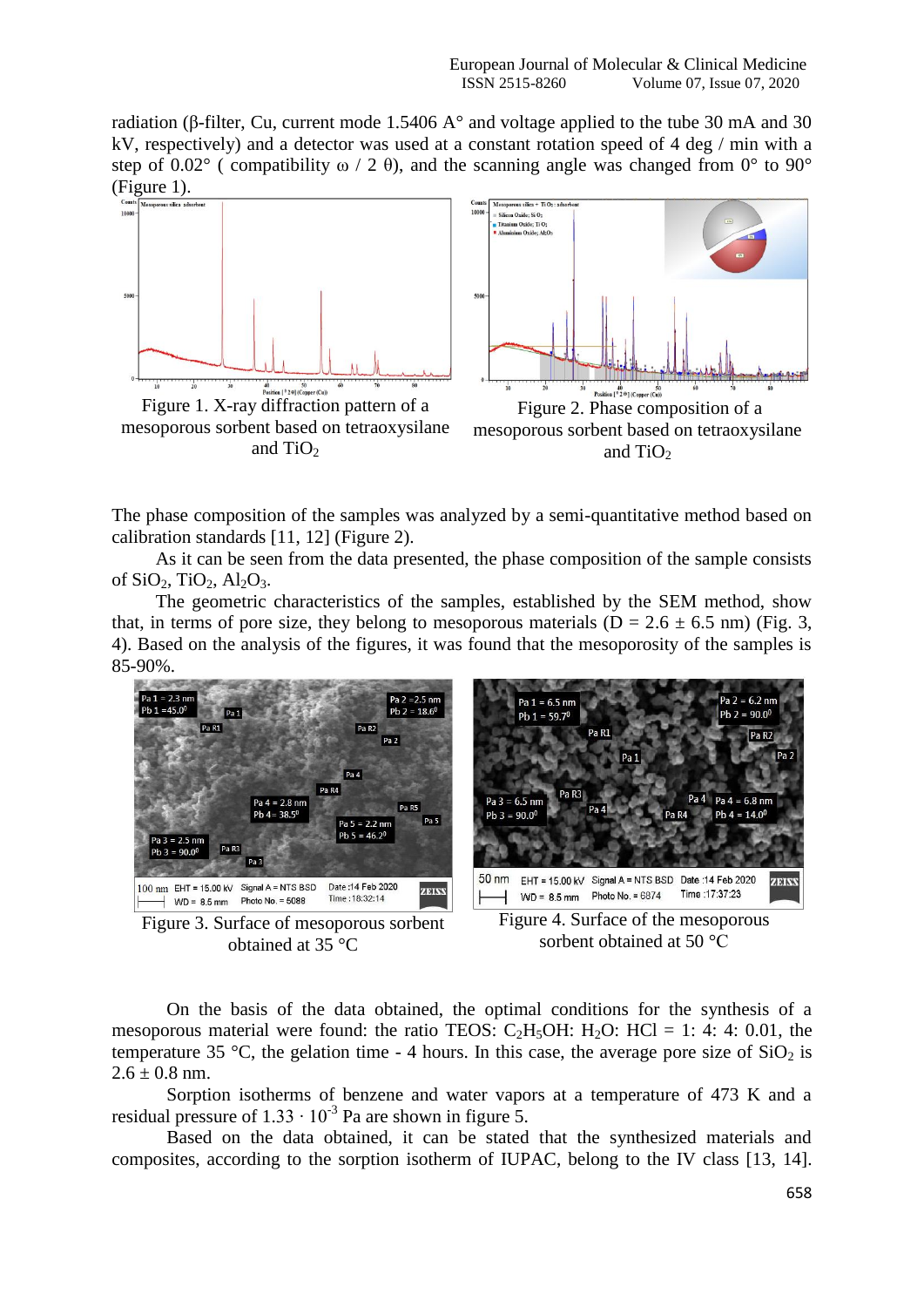The sorption of benzene sharply increases at a relative pressure of P / Ps  $\approx$  0÷0.2 at P / Ps  $\approx$  $0.8\div1.0$  an approach to the maximum saturation of the sorbent is observed. In the case of adsorption of water vapor, a sharp increase in sorption is not observed, but hysteresis immediately begins at P / Ps  $\approx$  0 and continues up to P / Ps  $\approx$  0.7.



Figure 5. Study of the sorption isotherm of vapors of benzene (a) and water (b) at a temperature of 473 K and a residual pressure of  $1.33 \cdot 10^{-3}$  Pa.

| Synthesis<br>temperature, °C | Ratio of<br>$H2O$ / TEOS, | Pore<br>volume,                        | Specific<br>surface,                           | Average<br>pore diameter |
|------------------------------|---------------------------|----------------------------------------|------------------------------------------------|--------------------------|
| 35                           | in moles<br>4:1           | V, cm <sup>3</sup> /g<br>$0.6 \pm 0.3$ | $S_{BET}$ , m <sup>2</sup> /g<br>$950 \pm 100$ | D, nm<br>$2.6 \pm 0.8$   |
| 50                           | 4:1                       | $1.5 \pm 0.3$                          | $400 \pm 30$                                   | $6.5 \pm 0.2$            |

*Textural characteristics of the synthesized mesoporous sorbents*

From the above data, it can be seen that at a temperature of  $35^{\circ}$ C, the specific surface area is  $\sim$  2 times larger, and the average diameter is 3 times smaller than at 50 °C.

The resulting mesoporous sorbents were used as a sorbent for the gas chromatographic separation of light alkanes, olefins, aromatic hydrocarbons, alcohols, aldehyde, ketones, ethers and esters.

## **4. CONCLUSION**

Thus, the synthesized mesoporous sorbent is characterized by a large specific surface area (700-950  $\text{m}^2$  / g), an average diameter of 2.6-6.5 nm, and a smaller pore volume (0.60-0.90  $\text{cm}^3$  / g). It was found that a hysteresis loop is observed in the mesoporous sorbent during the adsorption of benzene and water vapors. The mesoporous sorbents can be used as a sorbent for gas chromatographic separation and analysis of light alkanes, olefins, aromatic hydrocarbons, alcohols, aldehydes, ketones, ethers and esters.

### **5. REFERENCES**

[ 1] Zhang H, Wu J, Zhou L, Zhang D and Qi L 2007 Facile synthesis of monodisperse microspheres and gigantic hollow shells of mesoporous silica in mixed water- ethanol solvents *Langmuir*, *23*(3), pp1107-1113